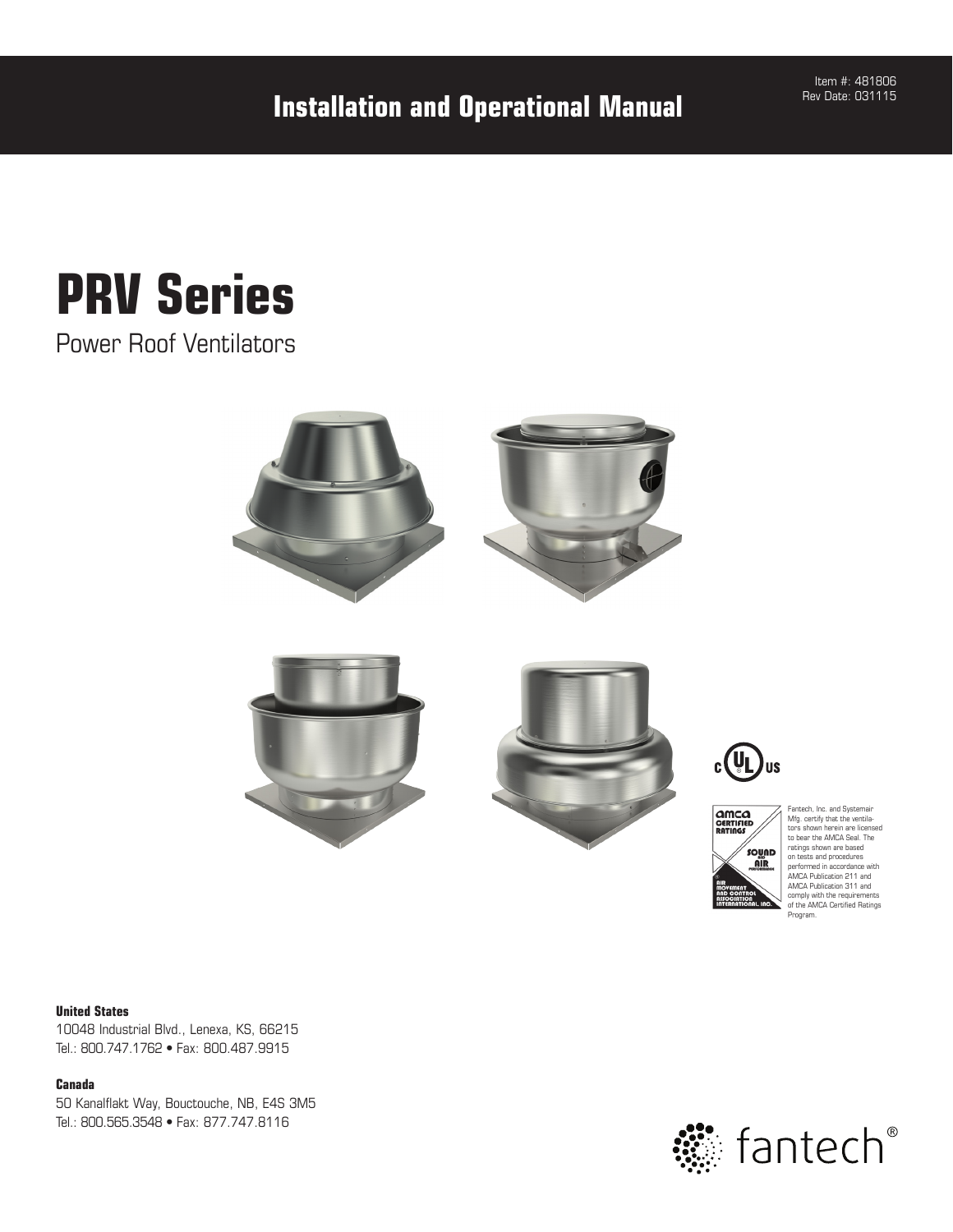

**Always disconnect, lock, and tag power source before installing or servicing. Failure to disconnect power source can result in fire, shock, or serious injury. Motor will restart without warning after thermal protector trips. Do not touch operating motor, it may be hot enough to cause injury.**

**Do not place any body parts or objects in fan, motor openings, or drives while motor is connected to power source.**

#### **Do NOT use this equipment in explosive atmospheres!**

- 1. Read and follow all instructions and cautionary markings. Make sure electrical power source conforms to requirements of equipment.
- 2. Ventilators should be assembled, installed, and serviced by a qualified technician. Have all electrical work performed by a qualified electrician.
- 3. Follow all local electrical and safety codes in the United States and Canada - National Electrical Code (NEC), the Occupational Safety and Health Act (OSHA), and the National Fire Protection Association (NFPA) Bulletin 96 in the United States. Ground motor in accordance with NEC Article 250 (grounding). Follow the Canadian Electric Code (CEC) in Canada.

4. Motor and fan must be securely grounded (bare metal) to a suitable electric ground, such as a grounded water pipe or ground wire system.

**In United States, to reduce the risk of injury to persons, OSHA complying guards are required when fan is installed within 8 feet of floor, ground, or working level.** 

**In Canada, to reduce the risk of injury to persons, CSA complying guards are required when fan is installed below 2.5 meters (8.2 feet) above floor or grade level.**

- 5. Do not kink power cable or allow it to come in contact with sharp objects, oil, grease, hot surfaces, or chemicals.
- 6. Never open access door to a duct with the ventilator running.
- 7. Do not operate direct drive fans with speed controller less than 50% of maximum fan speed.

### **Description**

Power roof ventilators are designed, depending on model number, to either supply air to, or exhaust air from, commercial, institutional, and industrial buildings. Ventilators are available in a multitude of configurations including direct-drive or belt-drive units; roof, wall, or combination roof/wall mount and upblast or downblast discharge designs. Some units feature additional certifications required for use in kitchen ventilation systems.

Models 5DDU08 thru 5DDU18, 5DDW08 thru 5DDW18, 5BDD10 thru 5BDD49, 5BDU10 thru 5BDU36, 5ADE10 thru 5ADE24, 5ADS12 thru 5ADS24, 5DDD08 thru 5DDD18, 5FSU10 thru 5FSU20, 5ABE18 thru 5ABE36, and 5FSU10 thru 5FSU20 are UL Listed, Standard 705, & CSA Certified when sold complete with motor and drive. Upblast Centrifugal Roof Ventilators 5BDU10 thru 5BDU36, 5DDU10 thru 5DDU18, 5DDW10 thru 5DDW18 are UL Listed, Subject 762, when sold complete with motor and drive.

### **Storage**

If fans are stored for any length of time, they should be stored in a clean, dry location to prevent rust and corrosion. Outdoor storage is not recommended. When outdoor storage is necessary, fans should be protected from the elements as completely as possible. Cover the fan inlet and outlet and keep motors dry and clean.

For extended storage (more than 3 months) motor shafts and bearings should be rotated monthly. If stored longer than 6 months, bearing grease in motor and fan should be purged and replaced with compatible grease. Belts should be rechecked for proper tension. Storage records should be kept to assure proper maintenance. The factory can advise warranty centers to provide motor and bearing service if needed.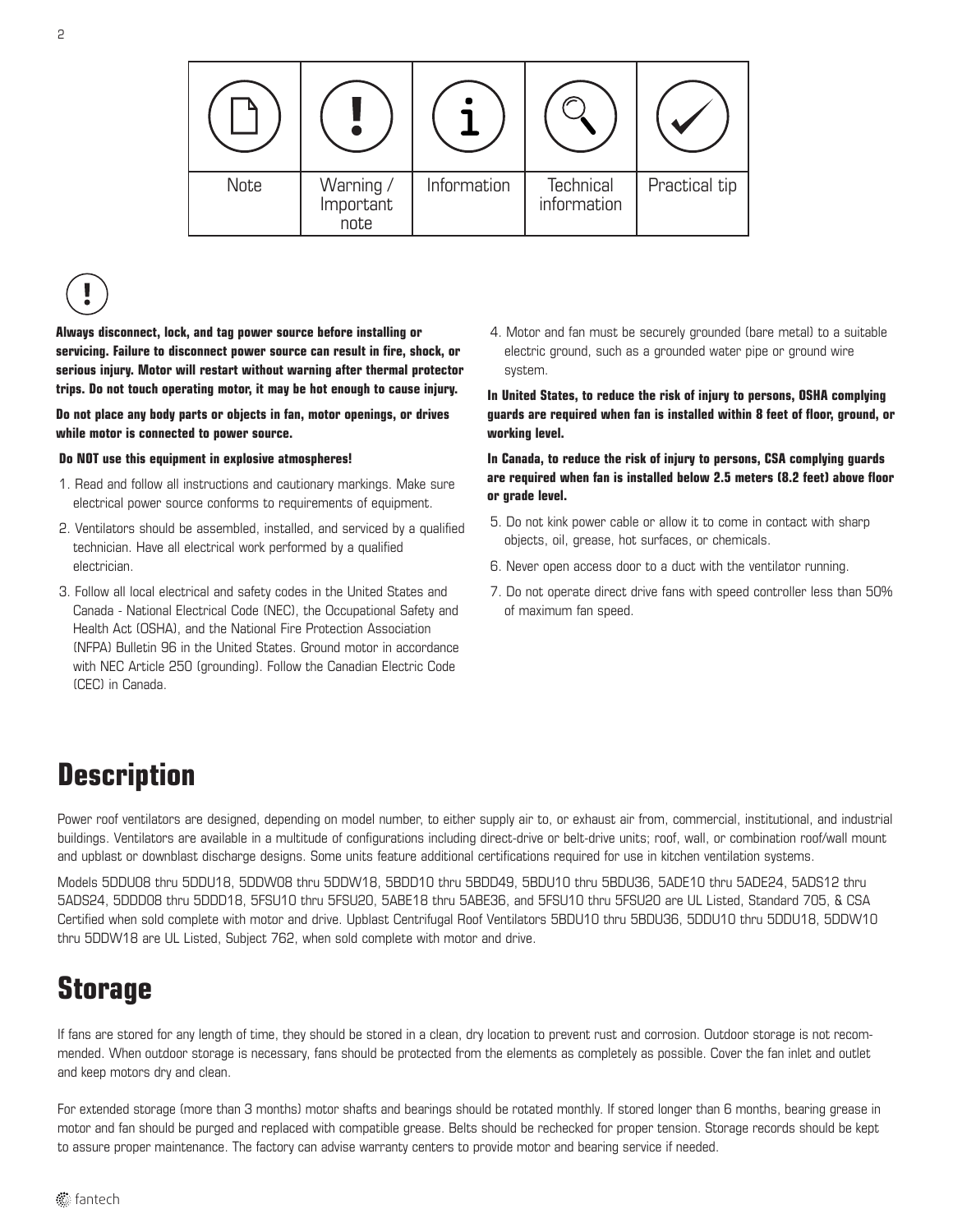### **INSTALLATION AND MAINTENANCE INFORMATION**

#### **Receiving, Inspection & Unpacking**

When the equipment is received all items should be carefully checked against the bill of lading to be sure all crates and cartons have been received. Before accepting delivery, carefully inspect each carton or crate for visible shipping damage. If any damage is noticed, the carrier should make the proper notation on the delivery receipt acknowledging the damage. Make notations of all damage on all copies of the bill of lading and have all copies countersigned by the delivering carrier. The carrier should also fill out a Carrier Inspection Report. File claim for damage with the carrier. Physical damage to the unit after acceptance is not the responsibility of Fantech.

#### **General Installation**



**CAUTION:** Sheet metal parts, screws, clips and similar items inherently have sharp edges, and it is necessary that the installer and service personnel exercise caution.

The installation of this equipment shall be in accordance with the regulations of authorities having jurisdiction and all applicable codes.

This equipment is to be installed by an experienced installation company and fully trained personnel.

The mechanical installation of the exhaust ventilator consists of making final connections between the unit and building services, duct connections.

When motors and drive packs are shipped in separate cartons from the fan, check the carton labels to make sure the motor and drive pack you received are the correct combination for the fan being purchased. **Refer to the fan components list included in these instructions.**

#### **Motor and Drive Pack Installation**

Before mounting the motor to the fan motor/bearing support plate check the nameplate voltage of the motor to insure that it is compatible with the supply voltage. If the motor is a dual or tri voltage make sure the connections inside the motor are properly wired to match the supply voltage. Refer to the wiring schematic on the motor nameplate or inside the junction box. Record the motor that was installed and the voltage that the fan is wired for on the fan nameplate by checking the appropriate boxes.

Mount the motor to the fan in a slot pattern on the motor/bearing support plate that matches the motor frame footprint. The motor is mounted on the same side of the motor/bearing support plate as the bearings and fan shaft. The motor is usually mounted to the right side of the fan shaft. Use the hardware provided which is located in the motor compartment of the fan. Loosely snug the bolts at this time. Sizes 15, 16 and 18 have a spacer bolt pack included. The junction box on certain motors will hit the shaft. Use the spacers to raise the motor junction box above the shaft.

Install the adjustable sheave onto the motor shaft and the fixed sheave onto the fan shaft. Align the sheaves as shown on page 5 of these instructions and torque the set screws from 70 to 87 in-lbs. Install the V-belt around the sheaves and slide the motor in the slots provided to tension the belt (see page 4 for procedure). Once the belt is properly tensioned and the alignment is correct tighten down the motor mounting bolts.

Unpack each carton or crate and verify that all required parts and proper quantities of each item have been received. Refer to drawings for part descriptions. Report shortages or missing items to your local representative to arrange for replacement parts.

Due to availability of carriers and truck space, it is not possible to guarantee that all items will be shipped together. Verification of shipments must be limited to only those items on the bill of lading.

The unit nameplate must be checked to make sure the voltage agrees with the power supply available.

#### **Electrical Connection**

- 1. Connect supply wiring to the disconnect switch (if supplied). Check the wiring diagrams on the motor for connections.
- 2. The motor is factory set at the voltage marked on the fan nameplate. Check the line voltage with the nameplate voltage and wiring diagrams.
- 3. The main power wiring should be sized for the amperage shown on the nameplate. Size wires in accordance with the ampacity tables in Article 310 of the National Electrical Code. If long wires are required, it may be necessary to increase wire size to prevent excessive voltage drop. Wires should be sized for a max of 3% voltage drop.



**CAUTION:** Use copper conductors only.

**CAUTION:** Protect wiring from sharp edges. Leave some slack in the line to prevent damage.

- 4. Disconnect switches (if supplied) are not fused. The power leads must be protected at the point of distribution in accordance with the fan nameplate.
- 5. On fans without a thermal protector integral to the motor (refer to unit or motor nameplate to determine if protector is present) a separate overload device is required. Refer to Sections 430-32 of the N.E.C. for sizing.
- 6. All units must be electrically grounded in accordance with local codes or, in the absence of local codes, with the latest edition of the National Electrical Code (ANSI/NFPA 70). A ground lug is provided as standard in the unit terminal box. Size grounding conductor in accordance with Table 250-95 of the National Electrical Code. DO NOT use the ground lug for connecting a neutral conductor.
- 7. Supply voltage to the power ventilator should not vary by more than 10% of the value indicated on the unit nameplate. Phase unbalance must not exceed 2%.

**WARNING:** Failure of motor due to operation on improper line voltage or with excessive phase unbalance constitutes product abuse and may cause severe damage to the unit's electrical components.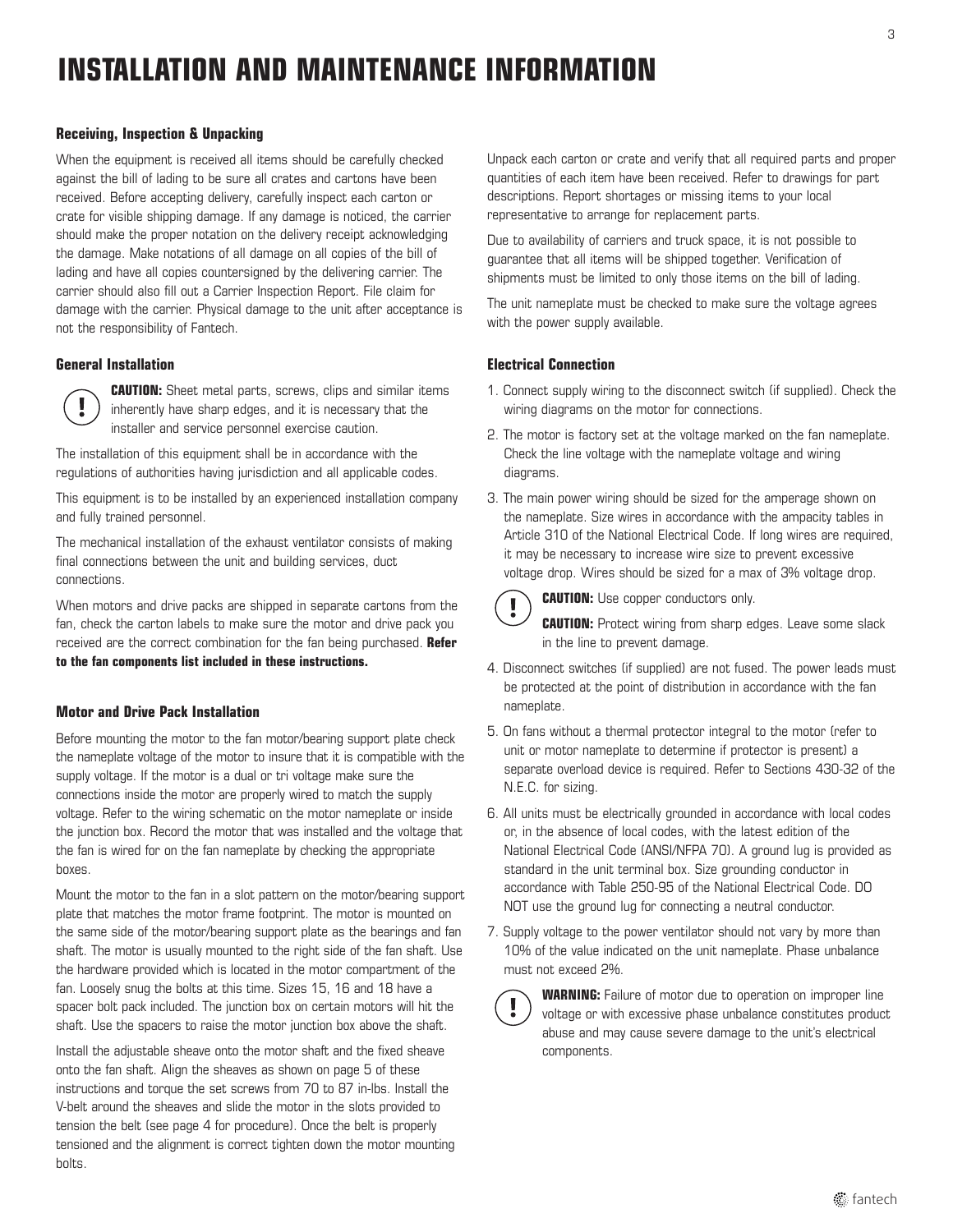### **Roof Fan Installation**

#### **Downblast Fans:**

1.Position the fan with its wiring conduit in line with the wiring coming up through the roof curb and damper (if present). If the fan has an external disconnect switch, position the fan with the junction box towards the power supply.

#### **Upblast Fans:**

- 1. Position the fan with its wiring conduit, coming through the outer fan housing or its external disconnect, towards the power supply.
- 2. Run wires through the conduit to the switch. Leave some slack in the wire in the motor

**BEFORE START-UP:** Disconnect power to this unit before servicing the unit.

1. Check to verify that the wheel is free to rotate.

- 2. For optimum fan performance make sure that the wheel to inlet venturi overlap (0.25") is maintained.
- 3. Verify that supply voltage on the line side of disconnect agrees with voltage on fan nameplate and is within the 10% utilization voltage.
- 4. Apply power to unit and check rotation of wheel with the directional arrow on the unit.
	- **WARNING:** Rotation is critical. If allowed to operate in the wrong direction, the motor will overload and bum out. Wheel rotation is clockwise (CW) when viewed from the top or drive side of the fan. Especially check three-phase units for rotation. For three-phase, rotation can be changed by interchanging any two of the three line leads. If unit is checked on temporary wiring, it should be rechecked when permanently installed. Motor bum-out or tripped overload protection devices are usually the result of wrong rotation.
- 5. Electrical Input Check: Perform check of fan ampere draw and verify that motor nameplate amps are not exceeded. Take into account the service factor range if the motor is nameplated above a 1.0 service factor.
- 6. Fan RPM should be checked and verified with a tachometer.

compartment so the motor and wheel assembly can be lifted for inspection and cleaning.

- 3. Bolt the fan base to the roof curb through the holes provided on the base using eight (8) lag bolts.
- 4. Make connection to the disconnect switch per above electrical instructions.
- 5. Restaurant fan installation must be in compliance with local codes and the National Fire Protection Association's NFPA-96.
	- **NOTE:** The fan should not need balancing, as it was balanced at the factory to be within stringent vibration levels before shipment. However, there are several things that may cause vibration, such as rough handling in shipment and installation, weak foundations and alignments.

#### **V-Belts**

V-belts on these belt driven fans are oil, heat, and static resistant type and oversized for continuous duty. With proper installation and maintenance, years of operating efficiency can be added to the lifespan of the V-belt drive. The condition of V-belts and the amount of belt tension should be checked prior to start-up (see Figure1). When it becomes necessary to adjust belt tension, do not over-tension as bearing damage will occur. Recommended belt tension should permit 1/64 deflection per inch of span of the belt at the center of the belt span. To find this point, measure halfway between the pulley centerlines as shown in **Figure 2**. Extreme care must be exercised when adjusting V-belts as not to misalign the pulleys. Any misalignment will cause a sharp reduction in belt life and will also produce squeaky, annoying noises (see **Figure 3**). On units equipped with 2 groove pulleys, adjustments must be made so that there is equal tension on all belts (see **Figure 4**).

- 1. When tensioning loosen the motor mounting bolts and slide motor until proper tension is obtained.
- 2. Always loosen tension adjustment enough to place belts on sheaves without running

#### **Check, Test & Start Procedure**



**WARNING:** Electric shock hazard. Could cause severe injury or death. Failure to bond the frame of this equipment to the building electrical ground by use of the grounding terminal provided or other acceptable means may result in electrical shock. Disconnect electric power before servicing equipment. Service to be performed only by qualified personnel.

belts over the edge of either sheave. A new belt may be seriously damaged internally by careless handling (see **Figure 5**).



**WARNING**: When removing or installing belts, never force belts over pulleys without loosening motor first to relieve belt tension. The fan has been checked for mechanical noises at the factory prior to shipment. If mechanical noise should develop, then some suggestions are offered here as a guide toward remedying the cause.

- 1. Check rotating members for adequate clearance.
- 2. Check proper belt tension and pulley alignment.
- 3. Check installation and anchoring.
- 4. Check fan bearings.

#### **Figure 1.** Eliminate Slack



#### **Figure 2.** Belt Deflection



Slack belts wear excessively, cause slippage and deliver less power. For the longest belt life, always provide proper tension.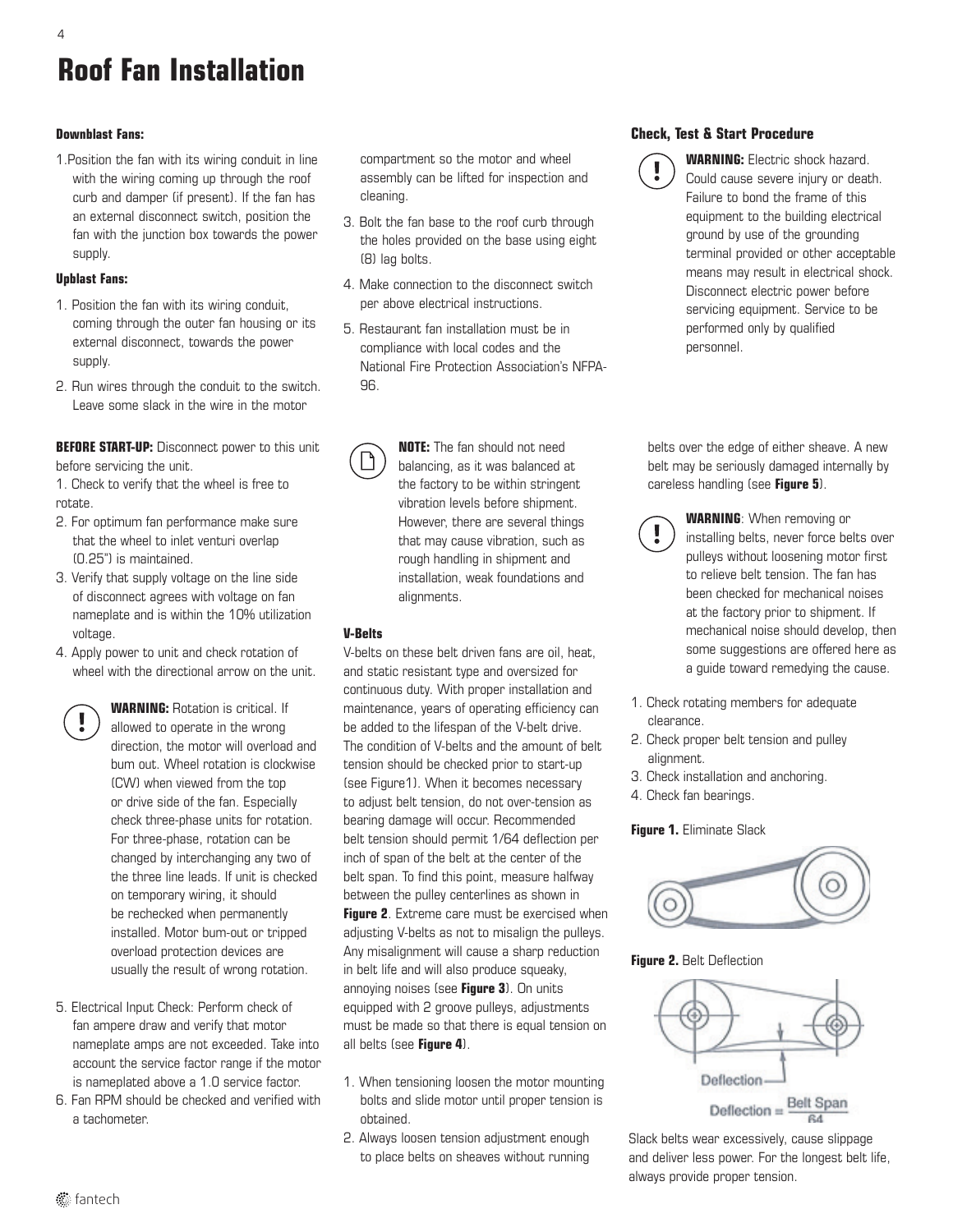**Figure 3.** Alignment



#### **CORRECT**

Mount belts straight. Shafts must be parallel And sheaves in alignment to prevent belt wear.

#### **Figure 4.** Two Groove Sheaves



Two groove adjustable sheaves must be opened the same number of turns on both sides.

#### **Figure 5**. Belts



Do not force belt. Forcing the belt will break the cords and cause belt

#### **Maintenance**

Installation and maintenance are to be performed only by qualified personnel who are familiar with local codes and regulations and experienced with this type of equipment.



**CAUTION:** Sharp edges and screws are a potential injury hazard. Avoid them.



**WARNING: Hazardous moving parts.** Unit may contain protected fan motor which may start automatically and cause injury. Allow time for reset. Disconnect power before servicing.

Preventive maintenance is the best way to avoid unnecessary expense and inconvenience. Start-up and routine maintenance should cover the following items:

- a. Tighten all setscrews, bolts and wire connections.
- b. Check belt tension and sheaves for wear.
- c. Lubricate fan bearings (see Tables 1 and 2).
- d. Cleaning of unit, wheel and damper (if present).

All motors containing ball bearings are permanently lubricated from the factory. No additional maintenance is required.

- 1. Before performing any maintenance on the fan, be sure power is turned off and locked in the OFF position at the service entrance.
- 2. Ventilators should be carefully checked at least once a year. For critical or rugged applications, a routine check every two or three months is suggested.
- 3. All motors supplied with Fantech ventilators carry a one-year limited warranty from date of shipment. For repairs within the warranty period, the motor must be taken to the motor manufacturer's authorized service dealer. Contact your representative for additional warranty details.
- 4. A periodic motor check should consist of spinning the motor shaft with the power off to be sure the motor turns freely and the bearings run smoothly. The belt on belt driven units should be removed from the motor sheave.
- 5. When removing or installing a belt, do not force the belt over the sheave. Loosen the motor mount so that the belt can be easily slipped over the sheave.
- 6. The belt on belt driven units should be removed and carefully checked for glazing, cracks, ply separation or irregular wear. A small irregularity in the contact surface of the belt will result in noisy operation. If any of these defects are apparent, the belt should be replaced. Check the sheaves also for chipping, dents or rough surfaces which could damage the belt.
- 7. The correct belt tension is important. Too tight of a belt will result in excess bearing pressure on the motor bearings and shaft pillow blocks and may also overload the motor. Too loose of a belt will result in slippage which will quickly "burn" out belts. A belt should feel "live" when thumped, approximately W belt deflection (3 to 5 lb.) when subject to finger pressure at midpoint between sheaves.
- 8. The belt alignment should also be checked to be sure the belt is running perpendicularly to

the rotating shafts. Fan and motor shafts must be parallel. Improper alignment will result in excessive belt wear.

- 9. Check sheave setscrews to ensure tightness. Proper keys must be in keyways.
- 10. Do not readjust fan RPM. If sheaves are replaced, use only sheaves of identical size and type.
- 11. If unit is to be left idle for an extended period, it is recommended that belts be removed and stored in a cool, dry place to avoid premature belt failure.
- 12. The standard pillow block bearings on belt driven ventilators are factory lubricated and are provided with external grease fittings. Lubrication annually is recommended, or more frequently if needed (see Table 1). It is recommended to add fresh grease at start-up, but do not over-grease. Use only 1 or 2 shots of a recommended lubricant with a hand gun in most cases (see Table 2). Maximum hand gun rating 40 P.S.I. Rotate bearings during lubrication where good safety practice permits.



**CAUTION:** Greases of different soap bases (lithium, sodium, etc.) may not be compatible when mixed. Prevent such intermixing by completely purging the bearing of old greases. The most frequent causes of bearing failure are not greasing often enough, using an excessive quantity of grease, or using incompatible greases. Excessive vibration, especially if the bearing is not rotating, will also cause bearings to fail. Bearings must also be protected from water and moisture to avoid internal corrosion.

- 13. During the first few months of operation it is recommended that the bearing setscrews be checked periodically to ensure that they are tight.
- 14. The rotating wheel requires particular attention since materials in the air being handled can build up on the blades to cause destructive vibration or weaken the structure of the wheel by corroding and/or eroding the blade metal. Regular inspection and corrective action at intervals determined by the severity of each application are essential to good service life and safety.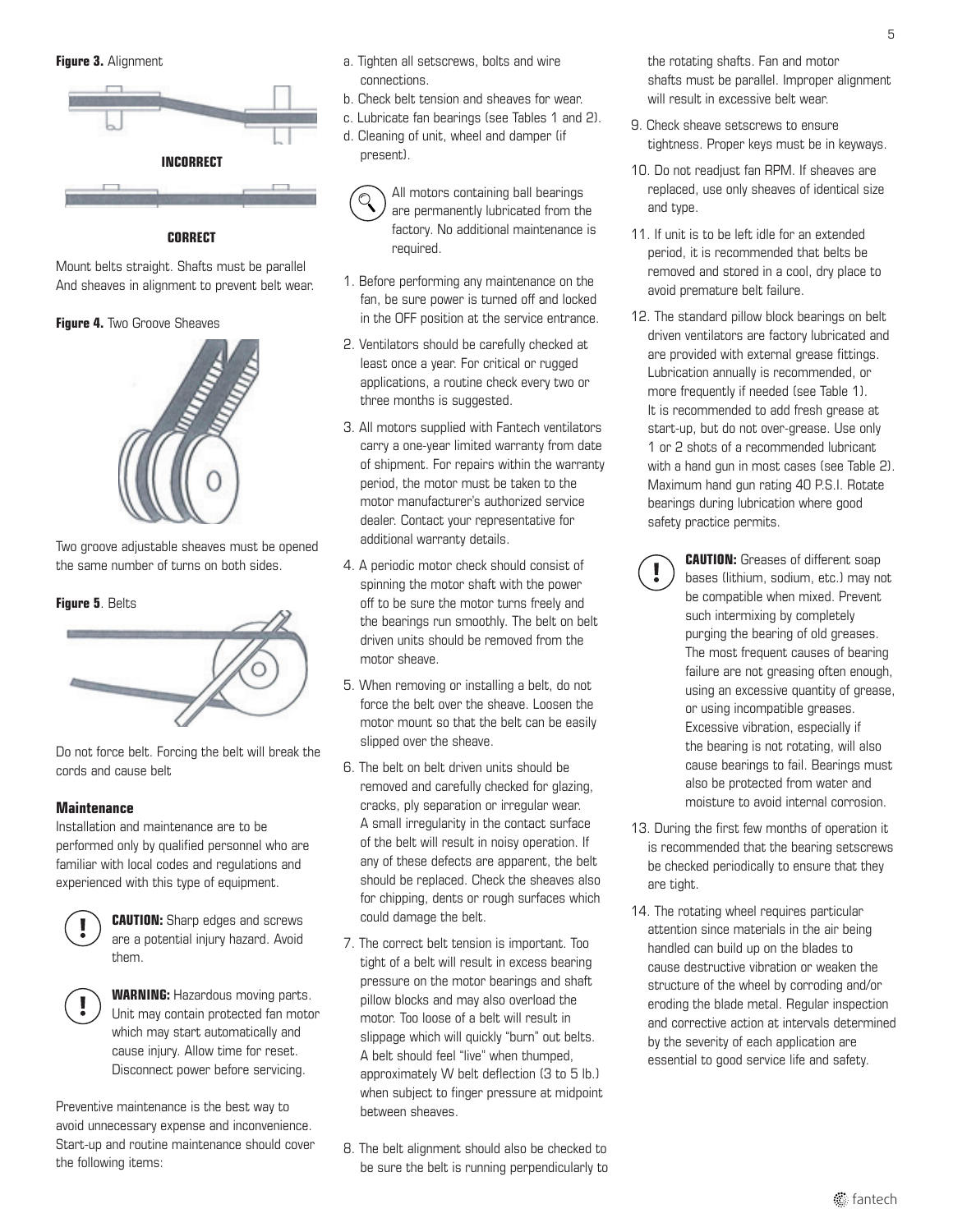| <b>Intervals</b>   | Type of service                                                                                            |
|--------------------|------------------------------------------------------------------------------------------------------------|
| $12 \text{ to } 8$ | Infrequent operation or light duty in clean atmosphere                                                     |
| 6 to 12            | 8 to 16 hrs./day in clean, relatively dry atmosphere                                                       |
| 3 to 6             | 12 to 24 hrs./day, heavy duty, or if moisture is present                                                   |
| 1 to 3             | Heavy duty in dirty, dusty locations; high ambient tem-<br>peratures; moisture laden atmosphere; vibration |

**Table 1.** Suggested fan bearing greasing intervals

### **Fan Troubleshooting Chart**

| Maunfacturer | Grease (NLGI #2) |
|--------------|------------------|
| Shell        | Alvania RI 2     |
| Exxon/Mobil  | Ronex MP         |

**Table 2.** Grease manufacturers

| <b>Problem</b>       | <b>Possible causes</b>                                                                                                                                                                                                                                                                                                                                                                                                                                                                                                                                                                                                                      |
|----------------------|---------------------------------------------------------------------------------------------------------------------------------------------------------------------------------------------------------------------------------------------------------------------------------------------------------------------------------------------------------------------------------------------------------------------------------------------------------------------------------------------------------------------------------------------------------------------------------------------------------------------------------------------|
| Fan does not operate | 1. Wrong voltage<br>2. Electricity turned off or not wired properly<br>3. Tripped overload protector<br>4. Blown fuses<br>5. Loose pulleys<br>6. Broken belts                                                                                                                                                                                                                                                                                                                                                                                                                                                                               |
| Too little air       | 1. Wheel rotating in wrong direction.<br>2. Fan speed lower than design.<br>3. System is more restrictive (more static pressure) than expected.<br>4. Restricted fan inlet or outlet.<br>5. Inlet or outlet screens clogged.<br>6. Filters (if applicable) are dirty or clogged.                                                                                                                                                                                                                                                                                                                                                            |
| Too much air         | 1. Fan speed higher than design.<br>2. System is less restrictive (less static pressure) than expected.                                                                                                                                                                                                                                                                                                                                                                                                                                                                                                                                     |
| Excessive horsepower | 1. Wheel rotating in wrong direction.<br>2. Wheel rubbing on inlet venturi.<br>3. Fan speed higher than design.<br>4. Worn fan bearings.                                                                                                                                                                                                                                                                                                                                                                                                                                                                                                    |
| Excessive noise      | 1. Wheel or sheaves loose.<br>2. Bearing or drive misalignment.<br>3. Accumulation of material on wheel.<br>4. Worn or corroded wheel.<br>5. Wheel out of balance.<br>6. Bent shaft<br>7. Bearings need lubrication<br>8. Loose bearing bolts.<br>9. Loose or worn bearings.<br>10. Mismatched belts.<br>11. Belts too loose or too tight.<br>12. Belts oily or dirty.<br>13. Belts worn.<br>14. Loose fan mounting bolts.<br>15. Rattle of loose components in high velocity airstream.<br>16. Electrical noise.<br>17. Noise from high velocity air system.<br>18. Vibrating parts not isolated from building.<br>19. Vibrating ductwork. |
| Excessive vibration  | 1. Wheel or sheaves loose on shaft.<br>2. Wheel out of balance.<br>3. Excessive buildup of dirt/dust on wheel.<br>4. Belts too loose or too tight.<br>5. Mismatched belts.<br>6. Bent shaft.<br>7. Bearing or drive misalignment<br>8. Loose or worn bearings<br>9. Loose bolts<br>10. Weak mounting base for fan.<br>11. Curb not flat and level.                                                                                                                                                                                                                                                                                          |

It is recommended that the users and installers of this shipment familiarize themselves with AMCA Publication #201, "Fans and Systems" and publication #202, "Troubleshooting" which are published by the Air Movement and Control Association (AMCA), 30 West University Drive, Arlington Heights, Illinois 60004. **www.amca.org**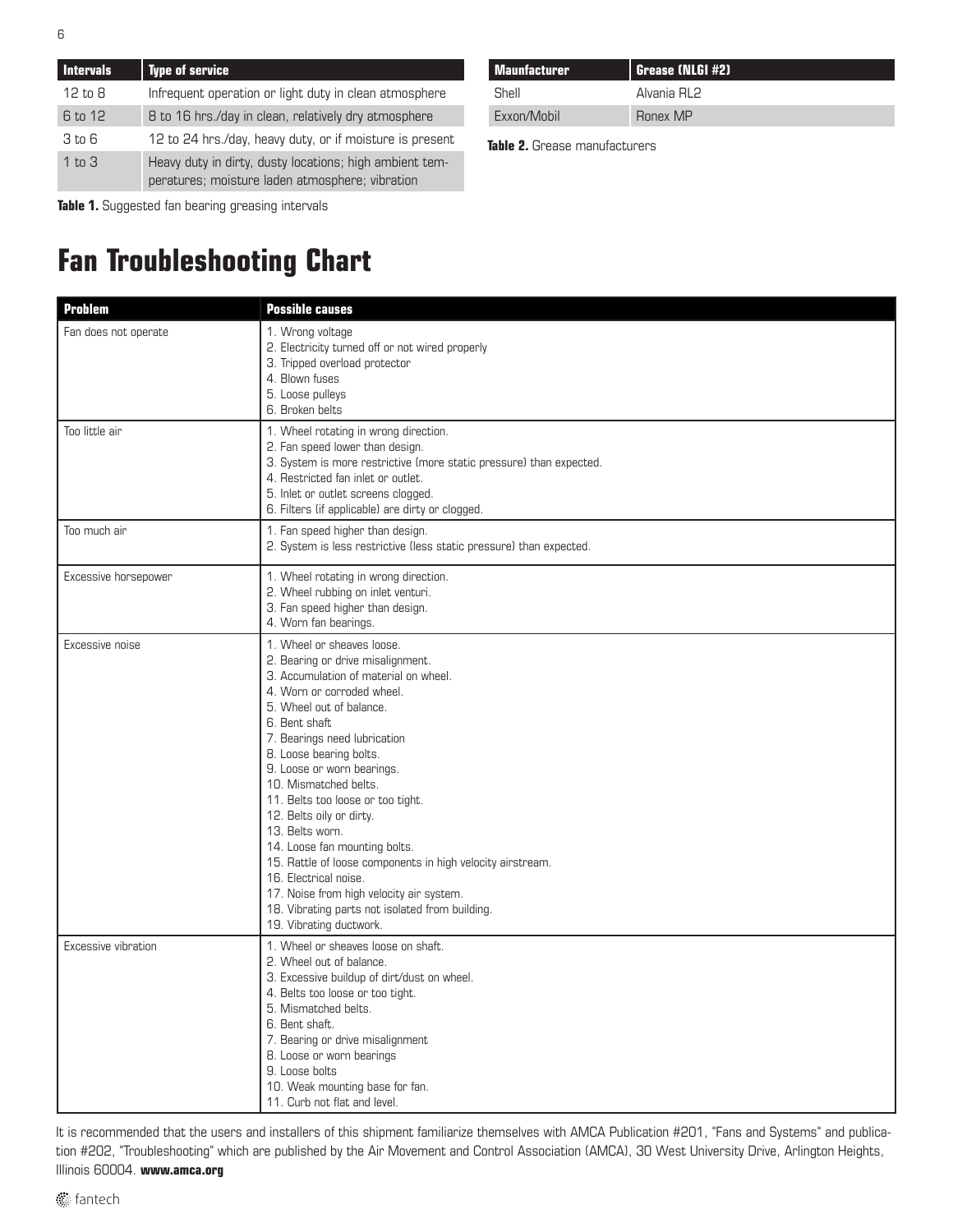### **Dimensions**

**Belt-Drive Downblast Roof Ventilators**



| Model   | Wheel            | Shaft Size       |                |                    | <b>Dimensions</b> | Shipping<br>Weight | Recommended Roof | Curb Size |                      |                                |
|---------|------------------|------------------|----------------|--------------------|-------------------|--------------------|------------------|-----------|----------------------|--------------------------------|
|         | Diameter         |                  | $\overline{A}$ | $\overline{B}$     | C                 | D                  | E.               |           | Opening              |                                |
| 5BDD 10 | 10 $\frac{1}{2}$ | $^{5/6}$         | 19             | $25 \frac{3}{4}$   | $22\frac{7}{6}$   | 3                  | 11/2             | 90        | 14 $1/2$ SQ.         | $17 \frac{1}{2}$               |
| 5BDD 12 | $12^{1/4}$       | $^{5/6}$         | 22             | 28                 | $23 \frac{3}{8}$  | 3                  | $1^{1/2}$        | 100       | 17 $1/2$ SQ.         | $20^{1/2}$                     |
| 5BDD 13 | $13 \frac{1}{2}$ | $^{5/6}$         | 22             | 29 $3/4$           | $24\frac{5}{8}$   | $3^{1/4}$          | $1 \frac{1}{2}$  | 110       | 17 $1/2$ SQ.         | 20 <sup>1</sup> / <sub>2</sub> |
| 5BDD 15 | 15               | $^{7/}_8$        | 26             | $31 \frac{11}{16}$ | $27 \frac{3}{8}$  | 33/4               | $1 \frac{1}{2}$  | 120       | 21 $1/2$ SQ.         | $24^{1/2}$                     |
| 5BDD 16 | $16\frac{1}{2}$  | $^{7/}_{8}$      | 26             | $33\frac{11}{16}$  | 273/4             | 43/16              | 11/2             | 130       | $21 \frac{1}{2}$ SQ. | $24^{1/2}$                     |
| 5BDD 18 | 18 $\frac{1}{4}$ | $^{7/}_8$        | 30             | 36                 | 295/2             | 43/4               | $1^{1/2}$        | 164       | $25\frac{1}{2}$ SQ.  | $28^{1/2}$                     |
| 5BDD 20 | 20               | $^{7}/_8$        | 30             | $36\frac{1}{4}$    | $30^{1/4}$        | $5^{1/4}$          | $1^{1/2}$        | 185       | $25\frac{1}{9}$ SQ.  | $28^{1/2}$                     |
| 5BDD 24 | $21 \frac{1}{2}$ | $^{7/}_8$        | 34             | 44 $1/2$           | 33                | 611/16             | 11/2             | 212       | 29 $1/2$ SQ.         | $32^{1/2}$                     |
| 5BDD 30 | 30               | $1 \frac{3}{16}$ | 42             | $51\frac{7}{16}$   | $37 \frac{1}{9}$  | $8\frac{13}{32}$   | 11/2             | 310       | $37\frac{1}{2}$ SQ.  | 40 $1/2$                       |
| 5BDD 36 | $36\frac{1}{2}$  | $1 \frac{3}{16}$ | 46             | 60                 | $41\frac{5}{8}$   | $10^{1/2}$         | 11/2             | 380       | 43 $1/2$ SQ          | 44 $\frac{1}{2}$               |

Dimensional information is in inches.

#### **Direct-Drive Downblast Roof Ventilators**



| Model            | Wheel            | Shaft Size |    |                  | <b>Dimensions</b>      |                | Shipping | Recommended Roof     | Curb Size                     |  |
|------------------|------------------|------------|----|------------------|------------------------|----------------|----------|----------------------|-------------------------------|--|
|                  | Diameter         |            | A  | B                | C                      | l D            | Weight   | Opening              |                               |  |
| 5DDD 085A        | 8                | n/a        | 19 | 18 $\frac{1}{6}$ | $13^{1/2}$             | $3^{1/2}$      | 26       | 14 $1/2$ SQ.         | $17^{1/2}$                    |  |
| 5DDD 106A & 10AA | $10^{1/2}$       | n/a        | 19 | $22 \frac{3}{8}$ | $16\frac{1}{2}$        | $3^{3}/8$      | 94       | 14 $1/2$ SQ.         | $17^{1/2}$                    |  |
| 5DDD 12CA        | 12 $^{1/4}$      | n/a        | 55 | $24^{1/2}$       | $17^{1/9}$             | 4              | 101      | 17 $\frac{1}{2}$ SQ. | $20^{\frac{1}{2}}$            |  |
| 5DDD 13DB        | $13^{1/2}$       | n/a        | 22 | $25\frac{5}{9}$  | $18\frac{1}{\text{R}}$ | 43/9           | 115      | 17 $1/2$ SQ.         | $20^{1/2}$                    |  |
| 5DDD 15CA        | 15               | n/a        | 26 | $27\frac{7}{6}$  | 18 $\frac{1}{2}$       | $4^{3}/_0$     | 132      | $21 \frac{1}{2}$ SQ. | $24^{1/2}$                    |  |
| 5DDD 16DB        | $16\frac{1}{2}$  | n/a        | 26 | 293/             | $20\frac{1}{4}$        | 43/            | 142      | $21 \frac{1}{2}$ SQ. | $24^{1/2}$                    |  |
| 5DDD 18EB        | 18 $\frac{1}{4}$ | n/a        | 30 | $31\frac{5}{6}$  | $21 \frac{3}{8}$       | $5\frac{5}{6}$ | 157      | $25\frac{1}{2}$ SQ.  | 28 <sup>1</sup><br>$\sqrt{2}$ |  |

Dimensional information is in inches.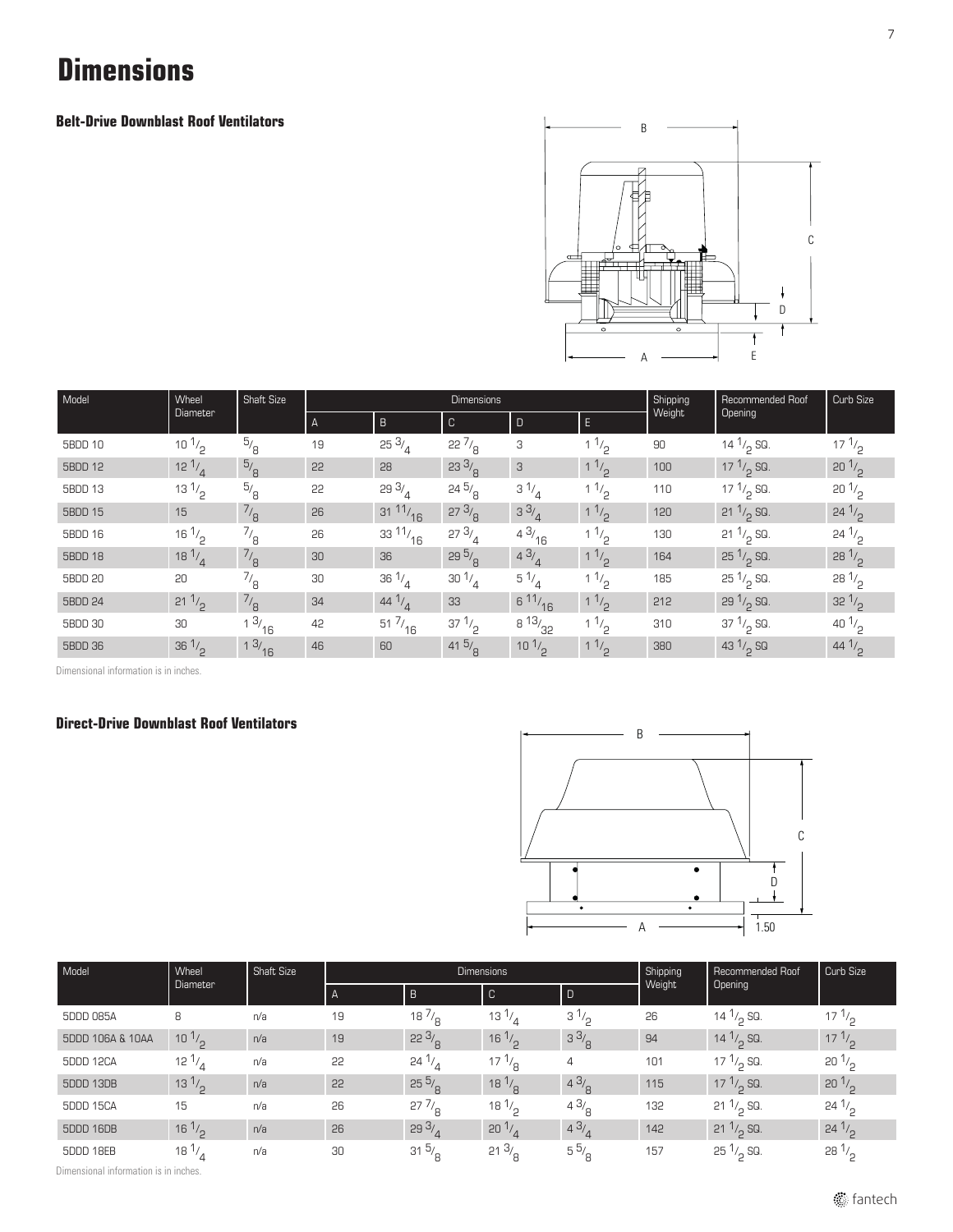### 8 **Dimensions**

**Belt-Drive Upblast Roof Ventilators**



| Model   | Wheel            | <b>Shaft Size</b> |    |                  | <b>Dimensions</b> | Shipping         | Recommended Roof | Curb Size |                     |                  |
|---------|------------------|-------------------|----|------------------|-------------------|------------------|------------------|-----------|---------------------|------------------|
|         | <b>Diameter</b>  |                   | A  | $\overline{B}$   | $\overline{C}$    | $\mathsf E$<br>D |                  | Weight    | <b>Opening</b>      |                  |
| 5BDD 10 | $10^{1/2}$       | $^{5/6}$          | 19 | $23\frac{7}{8}$  | $25 \frac{3}{16}$ | $16\frac{7}{8}$  | 11/2             | 90        | 14 $1/2$ SQ.        | $17 \frac{1}{2}$ |
| 5BDD 12 | $12^{1/4}$       | $\frac{5}{8}$     | 55 | $26\frac{1}{2}$  | $25\frac{13}{16}$ | $17\frac{7}{8}$  | $1^{1/2}$        | 100       | 17 $1/2$ SQ.        | $20^{1/2}$       |
| 5BDD 13 | $13 \frac{1}{2}$ | $^{5/6}$          | 22 | $27\frac{7}{8}$  | $26 \frac{1}{2}$  | $18^{1/2}$       | 11/2             | 105       | 17 $1/2$ SQ.        | $20\frac{1}{2}$  |
| 5BDD 15 | 15               | $\frac{7}{8}$     | 26 | $29\frac{7}{8}$  | $27 \frac{3}{8}$  | 193/8            | 11/2             | 120       | 21 $1/2$ SQ.        | $24^{1/2}$       |
| 5BDD 16 | $16\frac{1}{2}$  | $^{7/6}$          | 26 | $31 \frac{3}{4}$ | 283/8             | 203/16           | 11/2             | 125       | 21 $1/2$ SQ.        | $24^{1/2}$       |
| 5BDD 18 | $18^{1/4}$       | $^{7/}_8$         | 30 | 34               | 31 $1/2$          | $21 \frac{1}{9}$ | 11/2             | 171       | $25\frac{1}{2}$ SQ. | $28\frac{1}{2}$  |
| 5BDD 20 | 20               | $^{7}/_8$         | 30 | $36\frac{1}{2}$  | $32\frac{5}{8}$   | $22^{1/8}$       | $1^{1/2}$        | 173       | $25\frac{1}{9}$ SQ. | $28^{1/2}$       |
| 5BDD 24 | $21 \frac{1}{2}$ | $^{7/}_8$         | 34 | $42 \frac{3}{g}$ | $35 \frac{3}{9}$  | $24\frac{5}{9}$  | $1^{1/2}$        | 205       | $29\frac{1}{2}$ SQ. | $32^{1/2}$       |
| 5BDD 30 | 30               | $1 \frac{3}{16}$  | 42 | 49 $1/2$         | 41 $\frac{1}{8}$  | 275/8            | 11 <sub>2</sub>  | 305       | $37\frac{1}{2}$ SQ. | 40 $1/2$         |
| 5BDD 36 | $36\frac{1}{2}$  | 13/16             | 46 | $58\frac{1}{16}$ | 45 $1/8$          | 31 $\frac{1}{4}$ | 11/2             | 385       | 43 $1/2$ SQ         | 44 $1/2$         |

Dimensional information is in inches.

#### **Direct-Drive Upblast Roof Ventilators**



| Model            | Wheel            | Shaft Size |              |                  | <b>Dimensions</b> | Shipping        | Recommended Roof | Curb Size            |                                |
|------------------|------------------|------------|--------------|------------------|-------------------|-----------------|------------------|----------------------|--------------------------------|
|                  | Diameter         |            | $\mathsf{A}$ | $\overline{B}$   | $\mathbb{C}$      |                 | Weight           | Opening              |                                |
| 5DDU 085AY       | 8                | n/a        | 19           | $20\frac{1}{2}$  | 12 $^{1/8}$       | 10              | 23               | 14 $1/2$ SQ.         | $17 \frac{1}{2}$               |
| 5DDU 106A & 10AA | $10^{1/2}$       | n/a        | 19           | $23\frac{7}{8}$  | $18\frac{7}{8}$   | $16\frac{7}{9}$ | 88               | 14 $\frac{1}{2}$ SQ. | $17^{1/2}$                     |
| 5DDU 12CA        | 12 $\frac{1}{4}$ | n/a        | 55           | $26\frac{1}{6}$  | 19 $\frac{5}{8}$  | $17^{3/2}$      | 109              | 17 $\frac{1}{2}$ SQ. | $20^{\frac{1}{2}}$             |
| 5DDU 13DB        | $13^{1/2}$       | n/a        | 22           | $27\frac{7}{9}$  | 203/2             | $18^{1/2}$      | 117              | 17 $1/2$ SQ.         | 20 <sup>1</sup> / <sub>2</sub> |
| 5DDU 15CA        | 15               | n/a        | 26           | $29\frac{7}{6}$  | 22                | 19 $3/2$        | 130              | $21 \frac{1}{6}$ SQ. | $24^{1/2}$                     |
| 5DDU 16DB        | $16 \frac{1}{2}$ | n/a        | 26           | $31 \frac{3}{4}$ | 223/4             | 20 <sup>1</sup> | 144              | $21 \frac{1}{2}$ SQ. | $24^{1/2}$                     |
| 5DDU 18EB        | $18\frac{1}{4}$  | n/a        | 30           | 34               | 24                | $21^{1/2}$      | 159              | $25\frac{1}{2}$ SQ.  | $28^{1/2}$                     |

Dimensional information is in inches.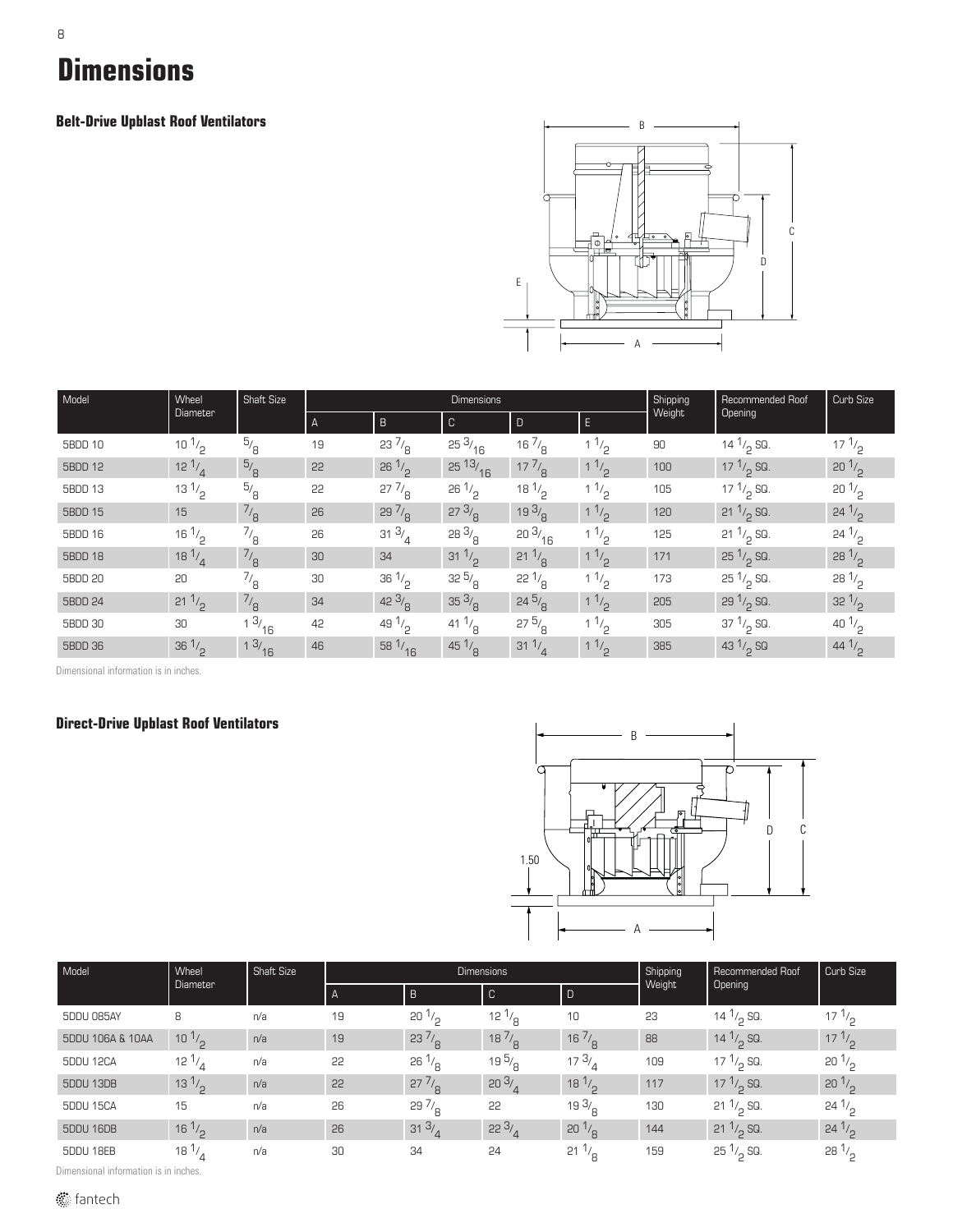### **Shell Belt Drive Fan Components List**

|               | Shell<br>Roof curb |                |                                            |                  |                                                               |                | HP             | 1 Phase |                     |                   |               | 3 Phase |              |        |               |
|---------------|--------------------|----------------|--------------------------------------------|------------------|---------------------------------------------------------------|----------------|----------------|---------|---------------------|-------------------|---------------|---------|--------------|--------|---------------|
| Model         |                    |                |                                            |                  |                                                               | Drive Pack     |                | Motor   |                     | <b>Drive Pack</b> |               | Motor   |              |        |               |
|               | Art. #             | Weight,<br>lbs | Max<br><b>Opening</b><br><b>Dimensions</b> | Model            | Art. #                                                        | Weight,<br>lbs |                | Art. #  | DP ID               | Art. #            | Motor ID      | Art. #  | DP ID        | Item # | Motor<br>ID.  |
| 5BDU10        | 49800              | 90             | 19" x 19"                                  | 5ACC17FS /FT /VC | 47206 / 47207 / 47208                                         | 24/29/38       | 1/4            | 48992   | DP-10"-BB           | 49907             | MOT BB        |         |              |        |               |
| 5BDU12        | 49801              | 100            | 22" x 22"                                  | 5ACC20FS /FT /VC | 47212 / 47213 / 47214                                         | 28 / 33 / 38   | 1/4            | 48993   | DP-12"-BB           | 49907             | <b>MOT BB</b> |         |              |        |               |
|               |                    |                |                                            |                  |                                                               |                | 1/3            | 48994   | DP-12"-CB           | 49909             | MOT CB        |         |              |        |               |
| 5BDU13        | 49802              | 105            | 22" x 22"                                  | 5ACC20FS /FT /VC | 47212 / 47213 / 47214                                         | 28/33/38       | 1/4            | 48995   | DP-13"-BB           | 49907             | <b>MOT BB</b> |         |              |        |               |
|               |                    |                |                                            |                  |                                                               |                | 1/3            | 48996   | DP-13"-CB           | 49909             | MOT CB        |         |              |        |               |
|               |                    |                |                                            |                  |                                                               |                | 1/2            | 48997   | DP-13"-DB           | 49910             | MOT DB        | 49000   | DP-13"-DX    | 49911  | MOT DX        |
| 5BDU15        | 49803              | 120            | 26" x 26"                                  |                  | 5ACC24FS /FT /VC 47217 / 47941 / 47219                        | 33/38/47       | 1/4            | 49001   | DP-15"-BB           | 49907             | MOT BB        |         |              |        |               |
|               |                    |                |                                            |                  |                                                               |                | 1/3            | 49002   | <b>DP-15"-CB</b>    | 49909             | MOT CB        |         |              |        |               |
|               |                    |                |                                            |                  |                                                               |                | 1/2            | 49003   | DP-15"-DB           | 49910             | MOT DB        | 49004   | DP-15"-DX    | 49911  | MOT DX        |
|               |                    |                |                                            |                  |                                                               |                | 3/4            | 49005   | DP-15"-EB/EX        | 49912             | MOT EB        | 49005   | DP-15"-EB/EX | 49913  | MOT EX        |
|               |                    |                |                                            |                  |                                                               |                | 1              | 49007   | DP-15"-FB/FX        | 49914             | MOT FB        | 49007   | DP-15"-FB/FX | 49915  | MOT FX        |
| 5BDU16        | 49804              | 125            | 26" x 26"                                  | 5ACC24FS /FT /VC | 47217 / 47941 / 47219                                         | 33/38/47       | 1/3            | 49010   | DP-16"-CB           | 49909             | MOT CB        |         |              |        |               |
|               |                    |                |                                            |                  |                                                               |                | 1/2            | 49011   | DP-16"-DB           | 49910             | MOT DB        | 49012   | DP-16"-DX    | 49911  | MOT DX        |
|               |                    |                |                                            |                  |                                                               |                | 3/4            | 49013   | DP-16"-EB/EX        | 49912             | <b>MOT EB</b> | 49013   | DP-16"-EB/EX | 49913  | MOT EX        |
|               |                    |                |                                            |                  |                                                               |                | $\mathbf{1}$   | 49015   | DP-16"-FB/FX        | 49914             | MOT FB        | 49015   | DP-16"-FB/FX | 49915  | MOT FX        |
| 5BDU18        | 49805              | 171            | 30" x 30"                                  | 5ACC28FS /FT /VC | 47221 / 47222 / 47223                                         | 40/48/54       | 1/3            | 49017   | DP-18"-CB           | 49909             | MOT CB        |         |              |        |               |
|               |                    |                |                                            |                  |                                                               |                | 1/2            | 49018   | DP-18"-DB           | 49910             | MOT DB        | 49019   | DP-18"-DX    | 49911  | MOT DX        |
|               |                    |                |                                            |                  |                                                               |                | 3/4            | 49020   | DP-18"-EB/EX        | 49912             | MOT EB        | 49020   | DP-18"-EB/EX | 49913  | MOT EX        |
|               |                    |                |                                            |                  |                                                               |                | 1              | 49022   | DP-18"-FB/FX        | 49914             | MOT FB        | 49022   | DP-18"-FB/FX | 49915  | <b>MOT FX</b> |
|               |                    |                |                                            |                  |                                                               |                | $1 - 1/2$      | 49024   | DP-18"-GB           | 49916             | <b>MOT GB</b> | 49024   | DP-18"-GB    | 49917  | MOT GX        |
|               |                    |                |                                            |                  |                                                               |                | 2              |         |                     |                   |               | 49026   | DP-18"-HX    | 49918  | MOT HX        |
| <b>5BDU20</b> | 49806              | 173            | $30^\circ \times 30^\circ$                 | 5ACC28FS /FT /VC | 47221 / 47222 / 47223                                         | 40/48/54       | 1/3            | 49027   | DP-20"-CB           | 49909             | MOT CB        |         |              |        |               |
|               |                    |                |                                            |                  |                                                               |                | 1/2            | 49028   | DP-20"-DB           | 49910             | MOT DB        | 49029   | DP-20"-DX    | 49911  | MOT DX        |
|               |                    |                |                                            |                  |                                                               |                | 3/4            | 49031   | DP-20"-EB/EX        | 49912             | MOT EB        | 49031   | DP-20"-EB/EX | 49913  | MOT EX        |
|               |                    |                |                                            |                  |                                                               |                | 1              | 49032   | <b>DP-20"-FB/FX</b> | 49914             | MOT FB        | 49032   | DP-20"-FB/FX | 49915  | <b>MOT FX</b> |
|               |                    |                |                                            |                  |                                                               |                | $1 - 1/2$      | 49036   | DP-20"-GB/GX        | 49916             | <b>MOT GB</b> | 49036   | DP-20"-GB/GX | 49917  | MOT GX        |
|               |                    |                |                                            |                  |                                                               |                | 2              |         |                     |                   |               | 49038   | DP-20"-HX    | 49918  | MOT HX        |
| 5DBU24        | 49807              | 205            | 34" x 34"                                  | 5ACC32FS /FT /VC | 47226 / 47227 / 47228                                         | 46/53/52       | 1/3            | 49039   | DP-24"-CB           | 49909             | MOT CB        |         |              |        |               |
|               |                    |                |                                            |                  |                                                               |                | 1/2            | 49040   | DP-24"-DB           | 49910             | MOT DB        | 49041   | DP-24"-DX    | 49911  | MOT DX        |
|               |                    |                |                                            |                  |                                                               |                | 3/4            | 49042   | DP-24"-EB/EX        | 49912             | <b>MOT EB</b> | 49042   | DP-24"-EB/EX | 49913  | <b>MOT EX</b> |
|               |                    |                |                                            |                  |                                                               |                | $\mathbf{1}$   | 49044   | DP-24"-FB/FX        | 49914             | MOT FB        | 49044   | DP-24"-FB/FX | 49915  | MOT FX        |
|               |                    |                |                                            |                  |                                                               |                | $1 - 1/2$      | 49046   | DP-24"-GB/GX        | 49916             | MOT GB        | 49046   | DP-24"-GB/GX | 49917  | MOT GX        |
|               |                    |                |                                            |                  |                                                               |                | 2              |         |                     |                   |               | 49051   | DP-24"-HX    | 49918  | MOT HX        |
| 5BDU30        | 49808              | 305            | 42" x 42"                                  |                  | 5ACC40FS /FT /VC   47233 / 47901 / 47234   57 / 68 / 63   1/2 |                |                | 49466   | DP-30"-DB           | 49910             | MOT DB        | 49052   | DP-30"-DX    | 49911  | MOT DX        |
|               |                    |                |                                            |                  |                                                               |                | 3/4            | 49053   | DP-30"-EB/EX        | 49912             | MOT EB        | 49053   | DP-30"-EB/EX | 49913  | MOT EX        |
|               |                    |                |                                            |                  |                                                               |                | $\mathbf{1}$   | 49055   | DP-30"-FB/FX        | 49914             | MOT FB        | 49055   | DP-30"-FB/FX | 49915  | <b>MOT FX</b> |
|               |                    |                |                                            |                  |                                                               |                | $1 - 1/2$      | 49057   | DP-30"-GB/GX        | 49916             | MOT GB        | 49057   | DP-30"-GB/GX | 49917  | MOT GX        |
|               |                    |                |                                            |                  |                                                               |                | $\mathsf{S}$   |         |                     |                   |               | 49060   | DP-30"-HX    | 49918  | MOT HX        |
|               |                    |                |                                            |                  |                                                               |                | З              |         |                     |                   |               | 49061   | DP-30"-JX    | 49919  | <b>MOT JX</b> |
|               |                    |                |                                            |                  |                                                               |                | $\overline{5}$ |         |                     |                   |               | 49062   | DP-30"-KX    | 49920  | MOT KX        |
| 5BDU36        | 49809              | 385            | 46" x 46"                                  |                  | 5ACC44FS /FT /VC 47237 / 47238 / 47665                        | 68/73/92 3/4   |                | 49063   | DP-36"-EB/EX        | 49912             | MOT EB        | 49063   | DP-36"-EB/EX | 49913  | MOT EX        |
|               |                    |                |                                            |                  |                                                               |                | $\mathbf{1}$   | 49065   | DP-36"-FB/FX        | 49914             | MOT FB        | 49065   | DP-36"-FB/FX | 49915  | MOT FX        |
|               |                    |                |                                            |                  |                                                               |                | $1 - 1/2$      | 49067   | DP-36"GB/GX         | 49916             | MOT GB        | 49067   | DP-36"GB/GX  | 49917  | MOT GX        |
|               |                    |                |                                            |                  |                                                               |                | $\mathsf{S}$   |         |                     |                   |               | 49069   | DP-36"-HX    | 49918  | MOT HX        |
|               |                    |                |                                            |                  |                                                               |                | З              |         |                     |                   |               | 49070   | DP-36"-JX    | 49919  | <b>MOT JX</b> |
|               |                    |                |                                            |                  |                                                               |                | $\mathbf 5$    |         |                     |                   |               | 49072   | DP-36"-KX    | 49920  | MOT KX        |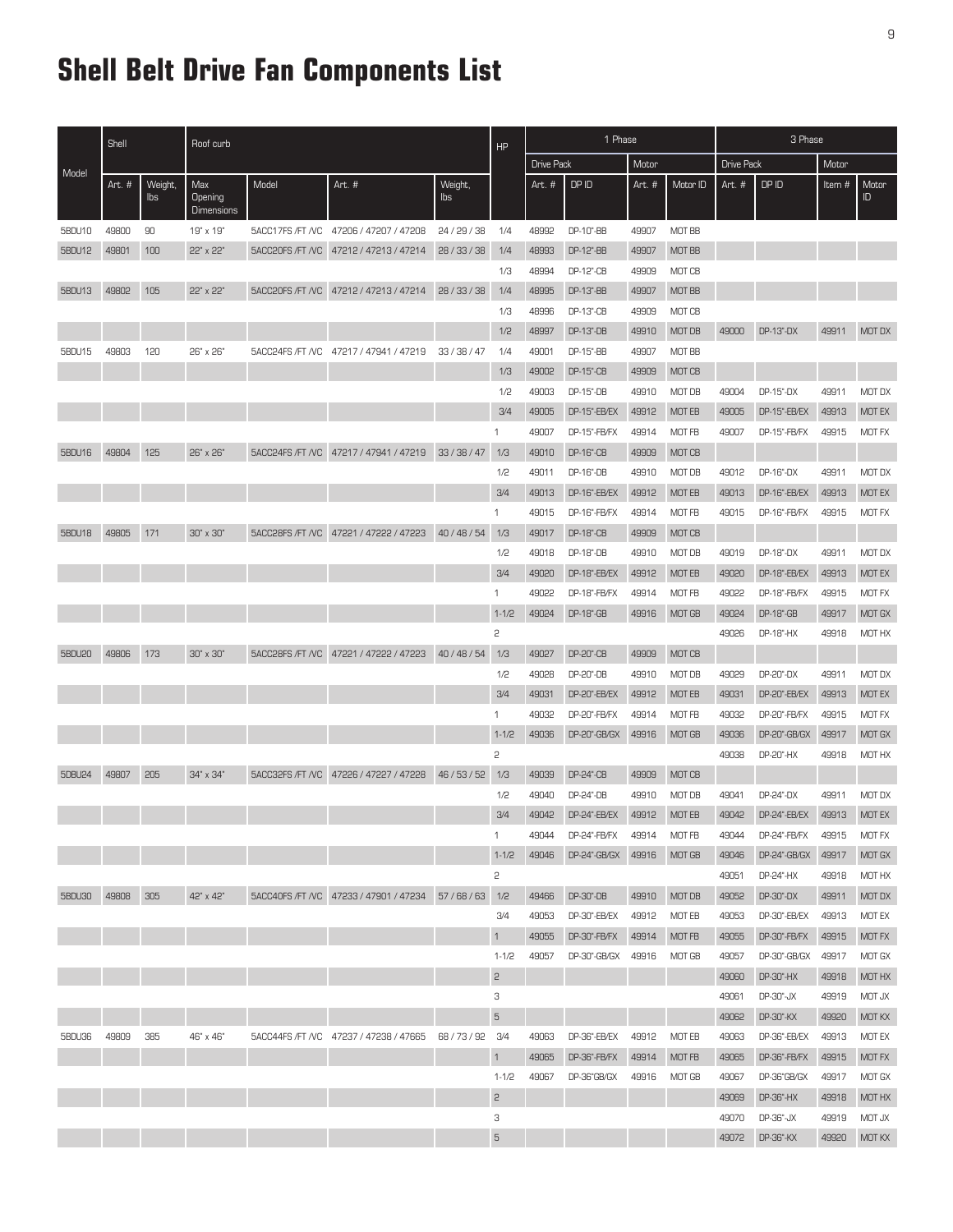## **Shell Belt Drive Fan Components List (cont.)**

|        | Shell<br>Roof curb |                |                                     |                  |                                                               | HP             | 1 Phase        |                   |                  |        | 3 Phase       |            |              |       |               |
|--------|--------------------|----------------|-------------------------------------|------------------|---------------------------------------------------------------|----------------|----------------|-------------------|------------------|--------|---------------|------------|--------------|-------|---------------|
|        |                    |                |                                     |                  |                                                               |                |                | <b>Drive Pack</b> |                  | Motor  |               | Drive Pack |              | Motor |               |
| Model  | Art. #             | Weight,<br>lbs | Max<br>Opening<br><b>Dimensions</b> | Model            | Art. #                                                        | Weight,<br>lbs |                | Art. #            | DP ID            | Art. # | Motor ID      | Art. #     | DP ID        | Item# | Motor<br>ID.  |
| 5BDD10 | 49810              | 90             | 19" x 19"                           |                  | 5ACC17FS /FT /VC 47206 / 47207 / 47208                        | 24 / 29 / 38   | 1/4            | 48992             | DP-10"-BB        | 49907  | MOT BB        |            |              |       |               |
| 5BDD12 | 49811              | 100            | 22" x 22"                           | 5ACC20FS /FT /VC | 47212 / 47213 / 47214                                         | 28/33/38       | 1/4            | 48993             | DP-12"-BB        | 49907  | MOT BB        |            |              |       |               |
|        |                    |                |                                     |                  |                                                               |                | 1/3            | 48994             | DP-12"-CB        | 49909  | MOT CB        |            |              |       |               |
| 5BDD13 | 49812              | 110            | 22" x 22"                           | 5ACC20FS /FT /VC | 47212 / 47213 / 47214                                         | 28/33/38       | 1/4            | 48995             | DP-13"-BB        | 49907  | <b>MOT BB</b> |            |              |       |               |
|        |                    |                |                                     |                  |                                                               |                | 1/3            | 48996             | DP-13"-CB        | 49909  | MOT CB        |            |              |       |               |
|        |                    |                |                                     |                  |                                                               |                | 1/2            | 48997             | DP-13"-DB        | 49910  | MOT DB        | 49000      | DP-13"-DX    | 49911 | MOT DX        |
| 5BDD15 | 49813              | 120            | 26" x 26"                           | 5ACC24FS /FT /VC | 47217 / 47941 / 47219                                         | 33 / 38 / 47   | 1/4            | 49001             | DP-15"-BB        | 49907  | MOT BB        |            |              |       |               |
|        |                    |                |                                     |                  |                                                               |                | 1/3            | 49002             | DP-15"-CB        | 49909  | MOT CB        |            |              |       |               |
|        |                    |                |                                     |                  |                                                               |                | 1/2            | 49003             | DP-15"-DB        | 49910  | MOT DB        | 49004      | DP-15"-DX    | 49911 | MOT DX        |
|        |                    |                |                                     |                  |                                                               |                | 3/4            | 49005             | DP-15"-EB/EX     | 49912  | MOT EB        | 49005      | DP-15"-EB/EX | 49913 | MOT EX        |
|        |                    |                |                                     |                  |                                                               |                | 1              | 49007             | DP-15"-FB/FX     | 49914  | MOT FB        | 49007      | DP-15"-FB/FX | 49915 | MOT FX        |
| 5BDD16 | 49814              | 130            | 26" x 26"                           | 5ACC24FS /FT /VC | 47217 / 47941 / 47219                                         | 33/38/47       | 1/3            | 49010             | <b>DP-16"-CB</b> | 49909  | MOT CB        |            |              |       |               |
|        |                    |                |                                     |                  |                                                               |                | 1/2            | 49011             | DP-16"-DB        | 49910  | MOT DB        | 49012      | DP-16"-DX    | 49911 | MOT DX        |
|        |                    |                |                                     |                  |                                                               |                | 3/4            | 49013             | DP-16"-EB/EX     | 49912  | MOT EB        | 49013      | DP-16"-EB/EX | 49913 | <b>MOT EX</b> |
|        |                    |                |                                     |                  |                                                               |                | $\mathbf 1$    | 49015             | DP-16"-FB/FX     | 49914  | MOT FB        | 49015      | DP-16"-FB/FX | 49915 | MOT FX        |
| 5BDD18 | 49815              | 164            | 30" x 30"                           | 5ACC28FS /FT /VC | 47221 / 47222 / 47223                                         | 40/48/54       | 1/3            | 49017             | <b>DP-18"-CB</b> | 49909  | MOT CB        |            |              |       |               |
|        |                    |                |                                     |                  |                                                               |                | 1/2            | 49018             | DP-18"-DB        | 49910  | MOT DB        | 49019      | DP-18"-DX    | 49911 | MOT DX        |
|        |                    |                |                                     |                  |                                                               |                | 3/4            | 49020             | DP-18"-EB/EX     | 49912  | <b>MOT EB</b> | 49020      | DP-18"-EB/EX | 49913 | <b>MOT EX</b> |
|        |                    |                |                                     |                  |                                                               |                | $\mathbf{1}$   | 49022             | DP-18"-FB/FX     | 49914  | MOT FB        | 49022      | DP-18"-FB/FX | 49915 | MOT FX        |
|        |                    |                |                                     |                  |                                                               |                | $1 - 1/2$      | 49024             | DP-18"-GB        | 49916  | MOT GB        | 49024      | DP-18"-GB    | 49917 | MOT GX        |
|        |                    |                |                                     |                  |                                                               |                | 2              |                   |                  |        |               | 49026      | DP-18"-HX    | 49918 | MOT HX        |
| 5BDD20 | 49816              | 185            | 30" x 30"                           | 5ACC28FS /FT /VC | 47221 / 47222 / 47223                                         | 40/48/54       | 1/3            | 49027             | DP-20"-CB        | 49909  | MOT CB        |            |              |       |               |
|        |                    |                |                                     |                  |                                                               |                | 1/2            | 49028             | DP-20"-DB        | 49910  | MOT DB        | 49029      | DP-20"-DX    | 49911 | MOT DX        |
|        |                    |                |                                     |                  |                                                               |                | 3/4            | 49031             | DP-20"-EB/EX     | 49912  | MOT EB        | 49031      | DP-20"-EB/EX | 49913 | MOT EX        |
|        |                    |                |                                     |                  |                                                               |                | $\mathbf{1}$   | 49032             | DP-20"-FB/FX     | 49914  | MOT FB        | 49032      | DP-20"-FB/FX | 49915 | MOT FX        |
|        |                    |                |                                     |                  |                                                               |                | $1 - 1/2$      | 49036             | DP-20"-GB/GX     | 49916  | <b>MOT GB</b> | 49036      | DP-20"-GB/GX | 49917 | MOT GX        |
|        |                    |                |                                     |                  |                                                               |                | 2              |                   |                  |        |               | 49038      | DP-20"-HX    | 49918 | MOT HX        |
| 5BDD24 | 49817              | 212            | 34" x 34"                           | 5ACC32FS /FT /VC | 47226 / 47227 / 47228                                         | 46/53/52       | 1/3            | 49039             | DP-24"-CB        | 49909  | MOT CB        |            |              |       |               |
|        |                    |                |                                     |                  |                                                               |                | 1/2            | 49040             | DP-24"-DB        | 49910  | MOT DB        | 49041      | DP-24"-DX    | 49911 | MOT DX        |
|        |                    |                |                                     |                  |                                                               |                | 3/4            | 49042             | DP-24"-EB/EX     | 49912  | <b>MOT EB</b> | 49042      | DP-24"-EB/EX | 49913 | MOT EX        |
|        |                    |                |                                     |                  |                                                               |                | 1              | 49044             | DP-24"-FB/FX     | 49914  | MOT FB        | 49044      | DP-24"-FB/FX | 49915 | MOT FX        |
|        |                    |                |                                     |                  |                                                               |                | $1 - 1/2$      | 49046             | DP-24"-GB/GX     | 49916  | MOT GB        | 49046      | DP-24"-GB/GX | 49917 | MOT GX        |
|        |                    |                |                                     |                  |                                                               |                | 2              |                   |                  |        |               | 49051      | DP-24"-HX    | 49918 | MOT HX        |
| 5BDD30 | 49818              | 310            | 42" x 42"                           |                  | 5ACC40FS /FT /VC   47233 / 47901 / 47234   57 / 68 / 63   1/2 |                |                | 49466             | DP-30"-DB        | 49910  | MOT DB        | 49052      | DP-30"-DX    | 49911 | MOT DX        |
|        |                    |                |                                     |                  |                                                               |                | 3/4            | 49053             | DP-30"-EB/EX     | 49912  | MOT EB        | 49053      | DP-30"-EB/EX | 49913 | MOT EX        |
|        |                    |                |                                     |                  |                                                               |                | $\mathbf{1}$   | 49055             | DP-30"-FB/FX     | 49914  | MOT FB        | 49055      | DP-30"-FB/FX | 49915 | MOT FX        |
|        |                    |                |                                     |                  |                                                               |                | $1 - 1/2$      | 49057             | DP-30"-GB/GX     | 49916  | MOT GB        | 49057      | DP-30"-GB/GX | 49917 | MOT GX        |
|        |                    |                |                                     |                  |                                                               |                | $\overline{c}$ |                   |                  |        |               | 49060      | DP-30"-HX    | 49918 | MOT HX        |
|        |                    |                |                                     |                  |                                                               |                | 3              |                   |                  |        |               | 49061      | DP-30"-JX    | 49919 | <b>MOT JX</b> |
|        |                    |                |                                     |                  |                                                               |                | $\mathbf 5$    |                   |                  |        |               | 49062      | DP-30"-KX    | 49920 | MOT KX        |
| 5BDU36 | 49809              | 385            | 46" x 46"                           |                  | 5ACC44FS /FT /VC 47237 / 47238 / 47665                        | 68/73/92       | 3/4            | 49063             | DP-36"-EB/EX     | 49912  | MOT EB        | 49063      | DP-36"-EB/EX | 49913 | MOT EX        |
|        |                    |                |                                     |                  |                                                               |                | $\mathbf{1}$   | 49065             | DP-36"-FB/FX     | 49914  | MOT FB        | 49065      | DP-36"-FB/FX | 49915 | MOT FX        |
|        |                    |                |                                     |                  |                                                               |                | $1 - 1/2$      | 49067             | DP-36"GB/GX      | 49916  | MOT GB        | 49067      | DP-36"GB/GX  | 49917 | MOT GX        |
|        |                    |                |                                     |                  |                                                               |                | $\mathbf{c}$   |                   |                  |        |               | 49069      | DP-36"-HX    | 49918 | MOT HX        |
|        |                    |                |                                     |                  |                                                               |                | 3              |                   |                  |        |               | 49070      | DP-36"-JX    | 49919 | MOT JX        |
|        |                    |                |                                     |                  |                                                               |                | $\mathbf 5$    |                   |                  |        |               | 49072      | DP-36"-KX    | 49920 | MOT KX        |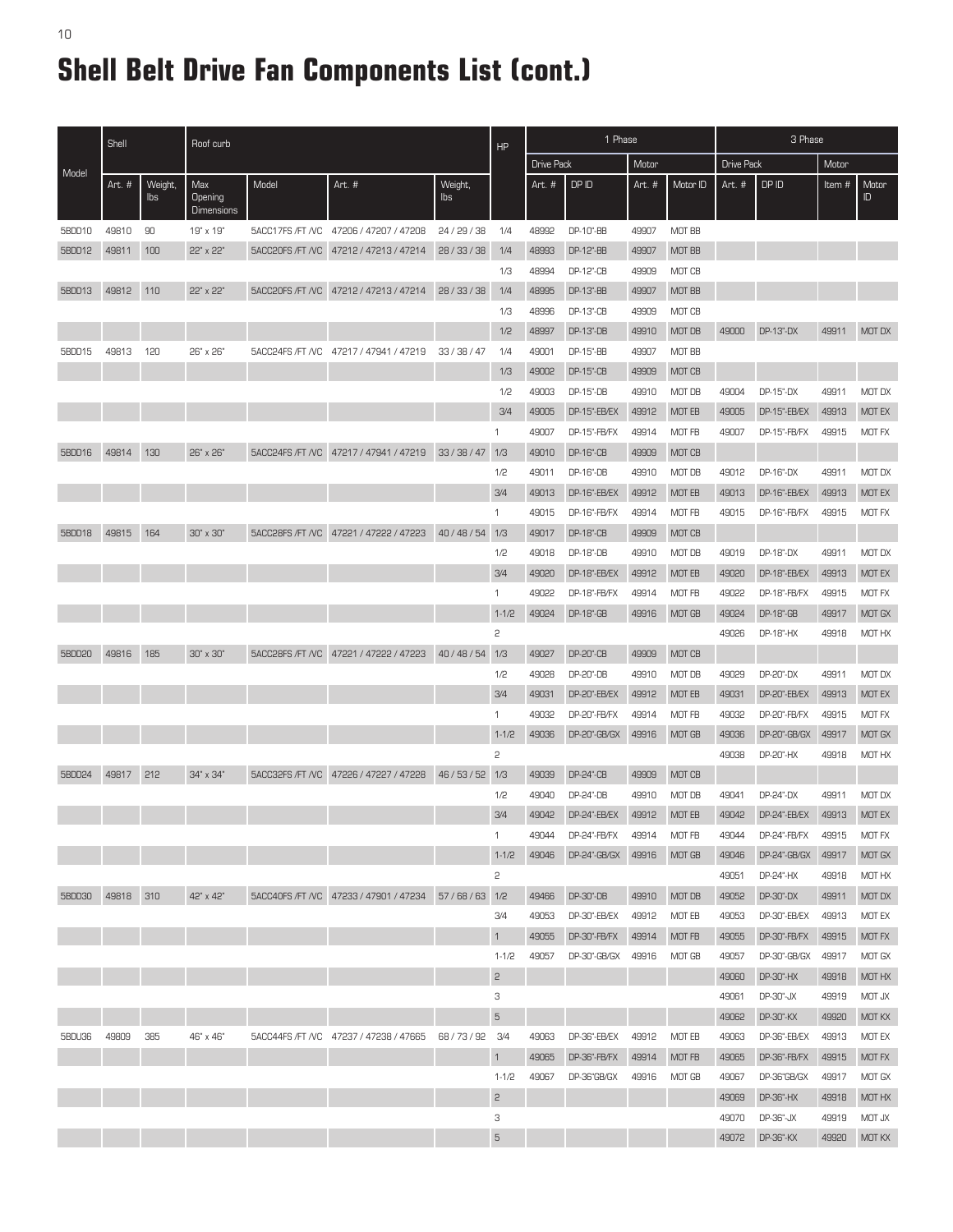### **Warranty**

Fantech, Inc. warrants to the original purchaser that our products will be free from defects in material and workmanship for a period of one (1) year from the date of shipment. THIS IS OUR SOLE AND EXCLUSlVE PRODUCT WARRANTY AND IS IN LIEU OF AND EXCLUDES ALL OTHER WARRANTIES, EXPRESS OR IMPLIED, ARISING BY OPERATION OF LAW OR OTHERWISE, INCLUDING WITHOUT LIMITATION, MERCHANTABILITY AND FITNESS FOR A PARTICULAR PURPOSE WHETHER OR NOT THE PURPOSE OR USE HAS BEEN DISCLOSED TO US IN SPECIFICATIONS, DRAWINGS DR OTHERWISE, AND WHETHER OR NOT OUR PRODUCTS ARE SPECIFICALLY DESIGNED AND/OR MANUFACTURED BY US FOR PURCHASER'S USE OR PURPOSE.

This warranty does not cover any losses or damages due to misuse, accident, abuse, neglect, normal wear and tear, negligence [other than ours), unauthorized alteration, use beyond rated capacity, or improper installation, maintenance or application. This warranty shall be null and void to the extent that purchaser supplied incorrect information to us about the necessary product specifications or the environment in which the products were to be used, and our selection or design of the products for the purchaser was based in part on such information.

### **Limitation of Warranty and Liability**

THE SOLE AND EXCLUSIVE REMEDY FOR BREACH OF ANY WARRANTY HEREUNDER SHALL BE LIMITED TO REPAIR, CORRECTION OR REPLACEMENT, OR REFUND OF THE PURCHASE PRICE UNDER THE PRECEDING PARAGRAPH ENTITLED "LIMITED WARRANTY". FANTECH VENTILATION PRODUCTS SHALL NOT BE LIABLE FOR DAMAGES CAUSED BY DELAY IN PERFORMANCE AND IN NO EVENT, REGARDLESS OF THE FORM OF THE CLAIM OR CAUSE OF ACTION, SHALL OUR LIABILITY TO PURCHASER AND/OR ITS CUSTOMERS EXCEED THE PRICE PAID BY PURCHASER FOR THE SPECIFIC PRODUCT PROVIDED BY US THAT GAUE RISE TO THE CLAIM OR CAUSE OF

If within thirty (30) days after purchaser's discovery of any warranty defects within the warranty period, purchaser notifies us thereof in writing, we shall, at our option, repair, correct or replace F.O.B. point of manufacture, or refund the purchase price for, the products that we have found to be defective. Failure by purchaser to give such written notice within the 30-day time period shall be deemed an absolute and unconditional waiver of purchaser's claim for such defects. Products repaired or replaced shall be covered by this warranty for the remainder of the original warranty period or ninety (90) days from the date of shipment, whichever is longer.

Warranty claims should be sent to Fantech, Inc., Attn: Quality Department, 10048 Industrial Blvd., Lenexa, KS 66215. Included in the claim should be Order Number, Model Numbers, Serial Numbers and a detailed description of the issues.

Purchaser assumes all other responsibility for any loss, damage or injury to persons or property arising out of the use of our products, either alone or in combination with other products or components.

ACTION. PURCHASER AGREES THAT IN NO EVENT SHALL OUR LIABILITY TO PURCHASER AND/OR ITS CUSTOMERS EXTEND TO INCLUDE INCIDENTAL, CONSEQUENTIAL OR PUNITIVE DAMAGES. The term "consequential damages" shall include, but not be limited to, loss of anticipated profits, business interruption, loss of use or revenue, cost of capital, or loss or damage to property or equipment. It is expressly understood that any technical advice furnished by us with respect to the use of our products is given without charge, and we assume no obligation or liability for the advice given, or results obtained, all such advice being given and accepted.

#### **Warning**

Fantech products are designed and manufactured to provide reliable performance, but they are not guaranteed to be 100% free from defects. Even reliable products will experience occasional failures and this possibility should be recognized by the user. If these products are used in a life support ventilation system where failure could result in loss or injury, the user should provide adequate backup ventilation, supplementary natural ventilation, failure alarm system, or acknowledge willingness to accept the risk of such loss or injury.

### **For Customer/Technical Support call (800) 747-1762**